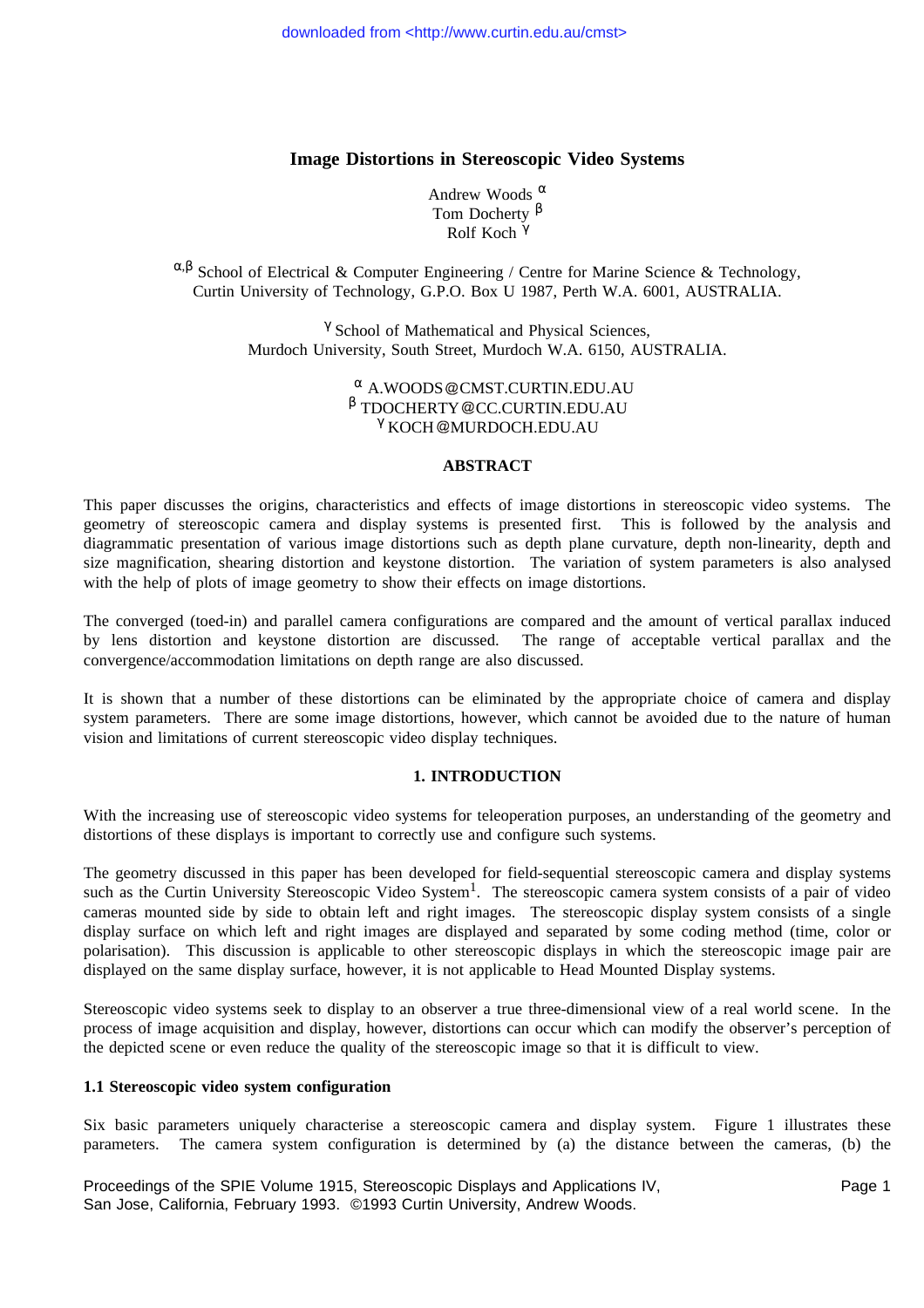

**Figure 1**: (a) Stereoscopic camera system and (b) stereoscopic display system

convergence distance (the distance away from the cameras at which the optical axes of the cameras intersect) and (c) the field of view of the cameras (determined by the CCD format size and the lens focal length).

The display system is determined by (a) the viewing distance of the observer from the display, (b) the size of the display (as measured by its horizontal width) and (c) the distance between the viewer's eyes.

In this discussion, the term 'convergence distance' is simplified to mean the distance at which the optical axes of the two cameras intersect i.e. the distance at which the two camera images coincide in the centre of the stereoscopic display. This therefore includes the action of camera convergence by converging or toeing-in the cameras and also horizontal shifts of the CCD sensors or alternatively shifts of the images displayed on the monitor. It should be noted that shifts of the CCDs is preferred to shifts of the images at the display because the latter will result in blank bands on the sides of the image.

#### **1.2 Nomenclature**

With reference to Figures 2 and 3, the following variables are used in the derivation of geometric models of stereoscopic acquisition and display:

- $t$  Camera Separation. The distance between the first nodal points of the two camera lenses.
- C Convergence Distance. The distance from the convergence point to the midpoint between the first nodal points of the two camera lenses. C=t / (2 tan[  $\beta$ +arctan(  $h / f$ )])
- $f$  Lens Focal Length. The focal length of the two camera lenses.
- $W_c$  CCD Width. The width of the camera imaging sensor. The horizontal width for the common  $\frac{1}{2}$  and  $\frac{2}{3}$  inch CCDs are 6.4 and 8.8mm respectively.
- V Viewing Distance. The distance from the observer's eyes to the display plane.
- Eye Separation. The distance between the observer's eyes. Typically 65mm.
- $W_s$  Screen Width. The horizontal size of the display screen.
- $P$  Image Parallax. The horizontal distance between homologous points on the screen.  $P = X_{sr} - X_{sl}$
- $M$  Frame Magnification. The ratio of screen width  $(W_{\mathcal{S}})$  to camera sensor width ( $W_{_{\cal C}}$ ).  $\,M$  =  $\,W_{_{\cal S}}$  /  $W_{_{\cal C}}$

Proceedings of the SPIE Volume 1915, Stereoscopic Displays and Applications IV, Page 2 San Jose, California, February 1993. ©1993 Curtin University, Andrew Woods.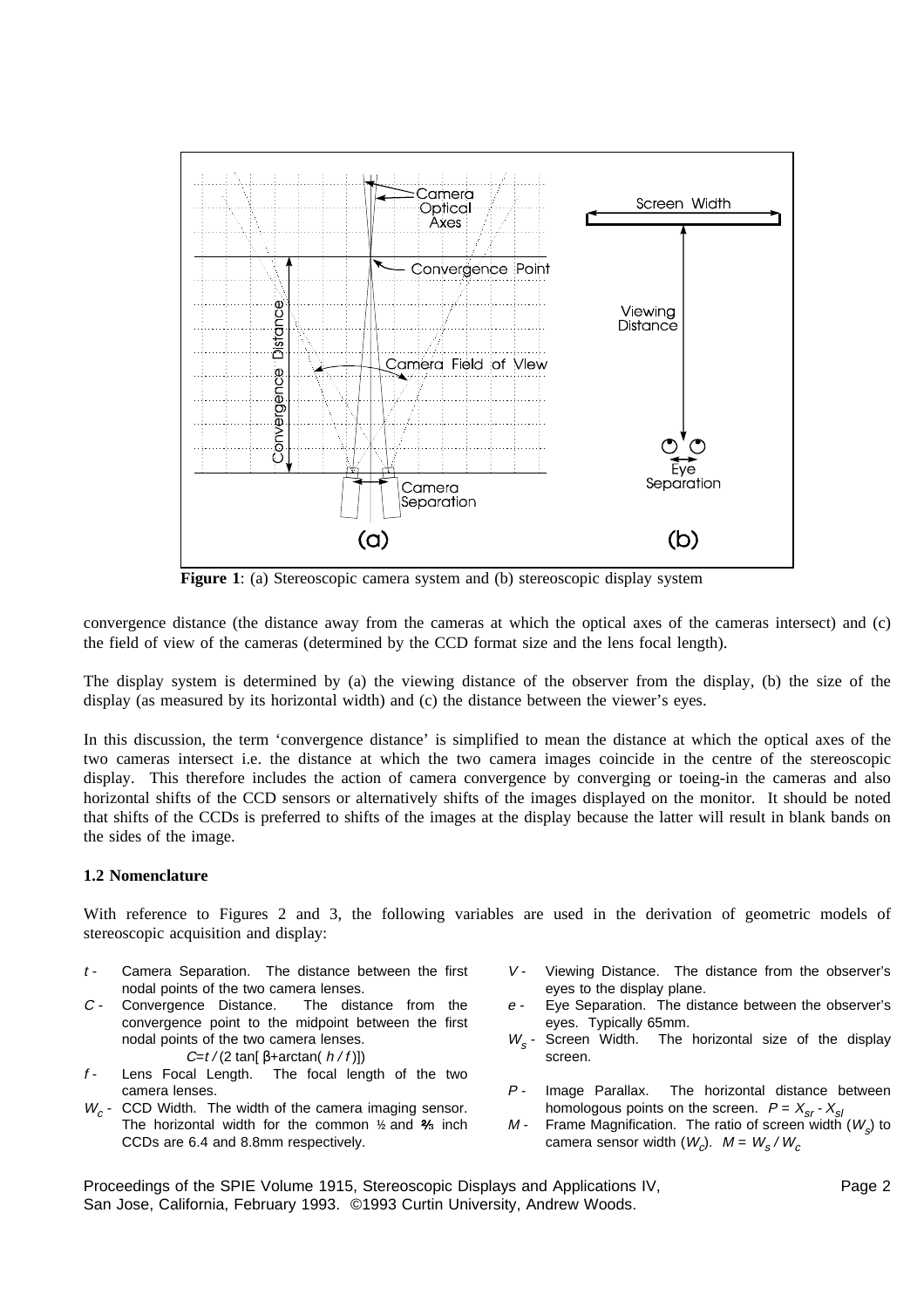- β Camera Convergence Angle. In the toed-in camera model, this is the angle the cameras are each rotated inwards from parallel to achieve convergence.
- h Sensor Axial Offset. In the parallel camera configuration, this is the distance by which the centre of each imaging sensor (CCD) has been moved away (outwards) from the optical axis of the lens to achieve convergence.
- α Camera Field of View. The horizontal angle of view of the camera. α=arctan[( W<sub>c</sub>/2+h )/ f] + arctan[( W<sub>c</sub>/2- h)/ f]

#### **1.3 Geometry of stereoscopic video systems**

 $(X_o, Y_o, Z_o)$  - The location of a point in object space (in front of the cameras).

- $(X_i, Y_i, Z_i)$  The location of a point in image space (as stereoscopically viewed by the observer when displayed on the screen).
- $(X_{cl}$ ,  $Y_{cl}$ ),  $(X_{cr}$ ,  $Y_{cr}$ ) The location of imaged points on the left and right imaging sensors respectively.
- $(X_{sf}$ ,  $Y_{sf}$ ), $(X_{sf}$ ,  $Y_{sf}$ ) The location of left and right image points on the screen.
- $Y_s$  Screen Y coordinate of a fused stereoscopic image where vertical parallax is present.  $Y_s = (Y_{sl} + Y_{sr}) / 2$

The geometry of a stereoscopic video system can be determined by considering the imaging and display process as three separate coordinate transforms: Firstly from X,Y,Z coordinates in object/camera space to X and Y positions on



**Figure 2**: Camera parameters for (a) toed-in camera configuration and (b) parallel camera configuration (Plan View)

Proceedings of the SPIE Volume 1915, Stereoscopic Displays and Applications IV, The Mage 3 San Jose, California, February 1993. ©1993 Curtin University, Andrew Woods.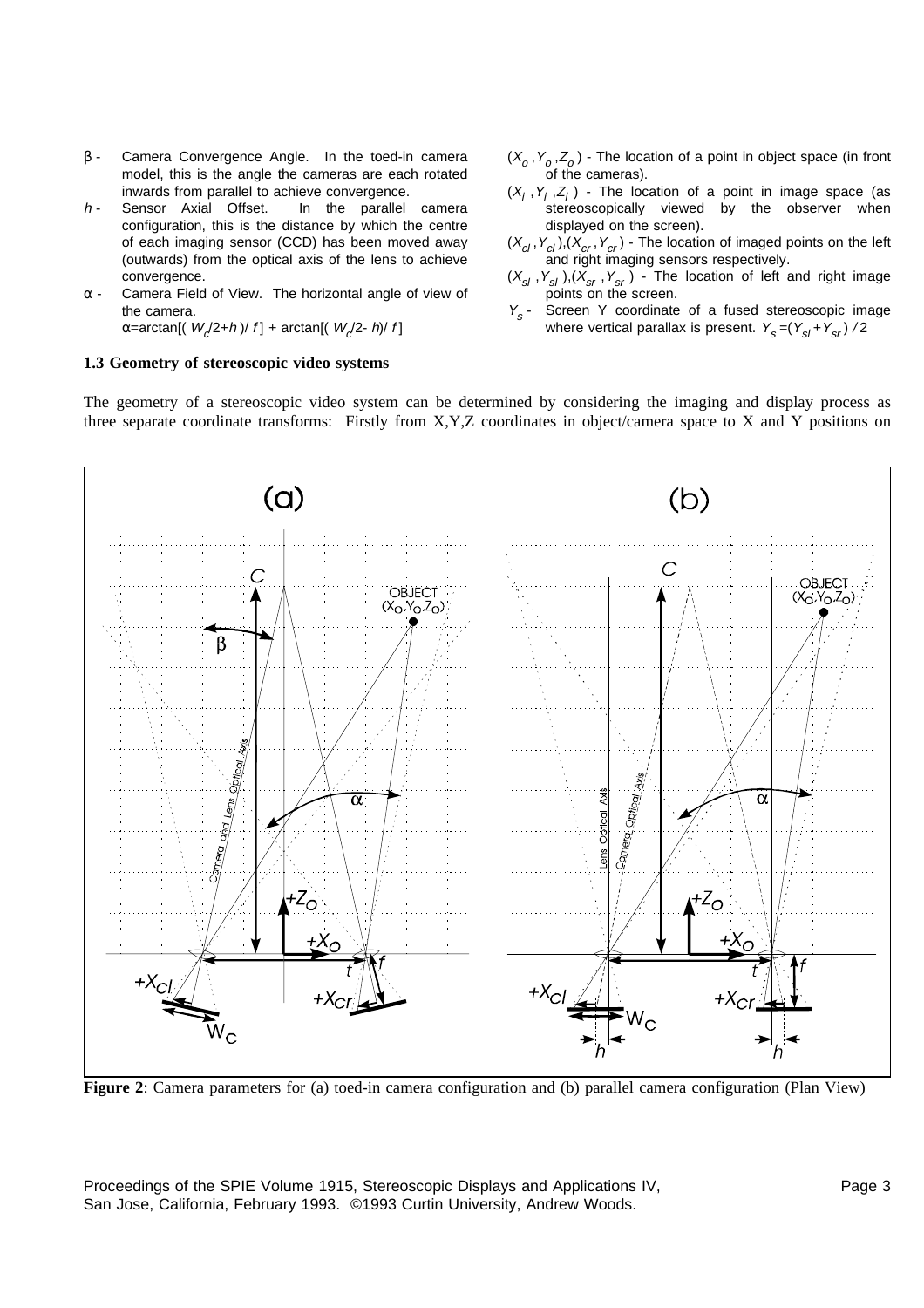the two camera imaging sensors (CCDs), secondly from the two sets of CCD coordinates to X and Y positions of the left and right images on the stereoscopic display, and thirdly to a set of X,Y,Z coordinates in image/viewer space.

This is summarised as follows: Object Space  $\rightarrow$  CCD Coordinates  $\rightarrow$  Screen Coordinates  $\rightarrow$  Image Space  $(X_o, Y_o, Z_o)$   $(X_{c1}, Y_{c1})$ ,  $(X_{cr}, Y_{cr})$   $(X_{s1}, Y_{s1})$ ,  $(X_{sr}, Y_{sr})$   $(X_i, Y_i, Z_i)$ 

The first coordinate transform is shown in equations (1) to (4). The variables and coordinate conventions of this transform are shown in Figure 2 except for the Y axis which for object space is centred at the midpoint between the first nodal points of the camera lenses and positive in the upward direction and for CCD coordinates is positive in the downwards direction from the centre of the CCD.

$$
X_{cl} = f \tan \left[ \arctan \left( \frac{t + 2X_o}{2Z_o} \right) - \beta \right] - h \tag{1}
$$

$$
Y_{cl} = \frac{Y_o f}{Z_o \cos \beta + (X_o + \frac{t}{2}) \sin \beta}
$$
 (3) 
$$
Y_{cr} = \frac{Y_o f}{Z_o \cos \beta - (X_o - \frac{t}{2}) \sin \beta}
$$
 (4)

The transformation from CCD coordinates to screen coordinates is achieved by multiplying by the screen magnification factor M:

$$
X_{st} = M X_{ct} \tag{6}
$$

(7)  $Y_{cr} = MY_{cr}$  (8)

$$
Y_{sl} = M Y_{cl}
$$

The final transform from screen coordinates to image space coordinates is shown in equations (9) to (11). The variables and coordinate conventions for this transform are shown diagrammatically in Figure 3 except for the Y variables which are positive in the upwards direction from the centre of the screen.

$$
X_i = \frac{e(X_{sl} + X_{sr})}{2(e - P)}
$$
(9)

$$
Y_i = \frac{Y_s e}{e - P}
$$
 (10)

$$
Z_i = \frac{Ve}{e - P} \tag{11}
$$

Special mention needs to be made about the Y coordinate equation. Two values can be developed for the image space Y coordinate, one each from the left and right views,  $Y_{s}$  and  $Y_{s}$ , however, only one Y position is meaningful. Therefore a single value of screen Y position must be determined from these two values.

The difference between screen Y coordinates is termed 'vertical parallax' and determines how easily the stereoscopic image can be fused. If vertical parallax is small we use  $Y_s = (Y_{sl} + Y_{sr})/2$ .

The overall coordinate transformation from object space coordinates to image space coordinates is:

$$
X_{i} = \frac{Mfe\left(\tan\left(\arctan\left(\frac{t+2X_{o}}{2Z_{o}}\right)-\beta\right)-\tan\left(\arctan\left(\frac{t-2X_{o}}{2Z_{o}}\right)-\beta\right)\right)}{2e-4Mh+2Mf\left(\tan\left(\arctan\left(\frac{t-2X_{o}}{2Z_{o}}\right)-\beta\right)+\tan\left(\arctan\left(\frac{t+2X_{o}}{2Z_{o}}\right)-\beta\right)\right)}
$$
(12)

Proceedings of the SPIE Volume 1915, Stereoscopic Displays and Applications IV, The Mage 4 San Jose, California, February 1993. ©1993 Curtin University, Andrew Woods.



**Figure 3**: Viewing parameters (Plan View)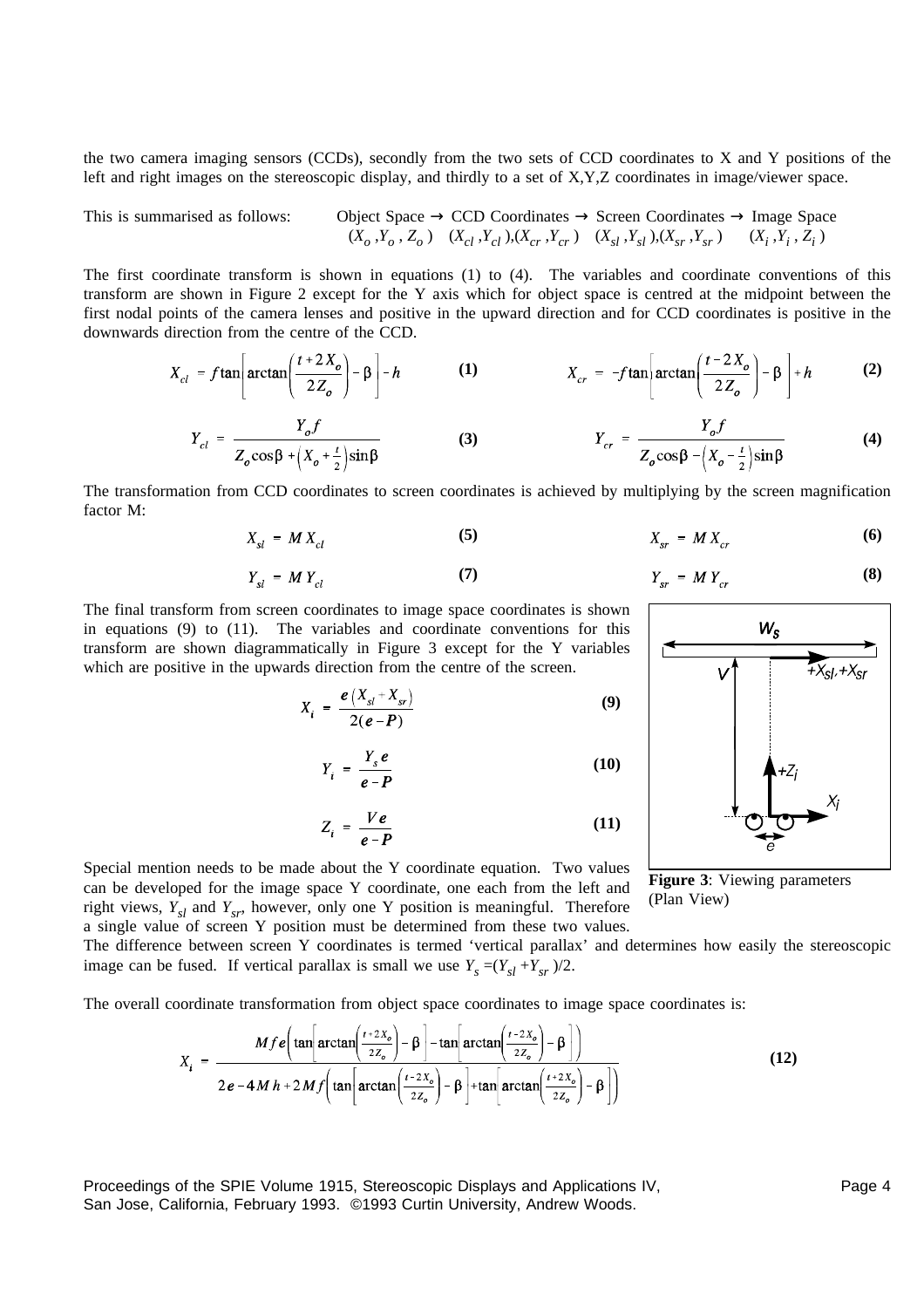$$
Y_i = \frac{Y_s e}{e - 2Mh + Mf \left( \tan \left[ \arctan \left( \frac{t - 2X_o}{2Z_o} \right) - \beta \right] + \tan \left[ \arctan \left( \frac{t + 2X_o}{2Z_o} \right) - \beta \right] \right)}
$$
(13)  
Z<sub>1</sub> = ve

$$
Z_i = \frac{Z_i}{e - 2Mh + Mf\left(\tan\left[\arctan\left(\frac{t - 2X_o}{2Z_o}\right) - \beta\right] + \tan\left[\arctan\left(\frac{t + 2X_o}{2Z_o}\right) - \beta\right]\right)}
$$
(14)

These equations apply to both the parallel camera and the toed-in camera configurations. Significant simplifications can be made for a parallel camera configuration. It should also be noted that these equations do not contain any small angle approximations. It has been found that small angle approximations can obscure some stereoscopic distortions<sup>2,3</sup>.

#### **1.4 Visualisation of stereoscopic video system geometry**

In order to illustrate the results of the above equations, a computer program was developed to generate plots which display the coordinate transformation from object space to image space. An example of one of these plots is shown in Figure 4. This plot shows the way in which the object space in front of the camera system (in the XZ plane) is transformed to the display system (image space). The grid pattern demonstrates



**Figure 4**: Coordinate transformation from Object Space to Image Space (for  $C = 0.9$ m,  $f = 6.5$ mm,  $t = 75$ mm,  $V = 0.9$ m,  $e = 65$ mm,  $W_s = 300$ mm).

how a rectilinear grid (of 10cm squares) in front of the camera system has been distorted upon display. The two circles represent the viewer's eyes and the bold line is the display. The grid pattern extends to 3m away from the cameras. The curve furthest from the eyes indicates where infinity from the cameras will be displayed on the monitor. The grid pattern is not displayed past 3m to infinity due to its increasing density.

#### **1.5 Variation of parameters.**

The manipulation of the three camera configuration parameters and the three display configuration parameters are shown diagrammatically in Figures 5 and 6. These figures show how the image display geometry of a predetermined camera and display configuration is affected by changes of configuration parameters.

# **2. STEREOSCOPIC DISTORTIONS**

Stereoscopic distortions are ways in which a stereoscopic image of a scene differs from actually viewing the scene directly. There are a number of different types of image distortions in stereoscopic video systems. This chapter will discuss various types of image distortions including outlining their origins and their effects on a viewer's perception of a scene.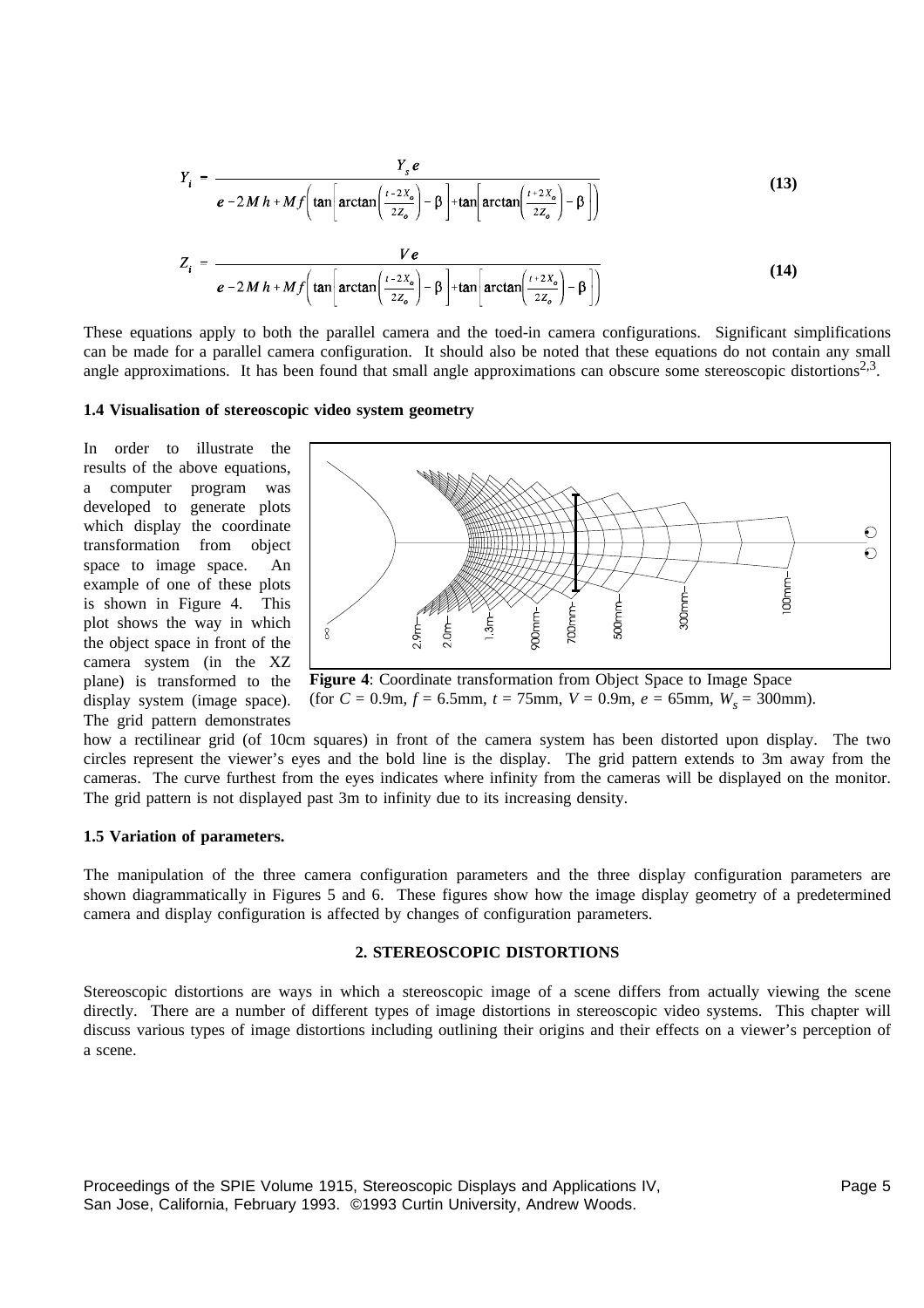

**Figure 5**: Variation of camera configuration parameters

Proceedings of the SPIE Volume 1915, Stereoscopic Displays and Applications IV, Page 6 San Jose, California, February 1993. ©1993 Curtin University, Andrew Woods.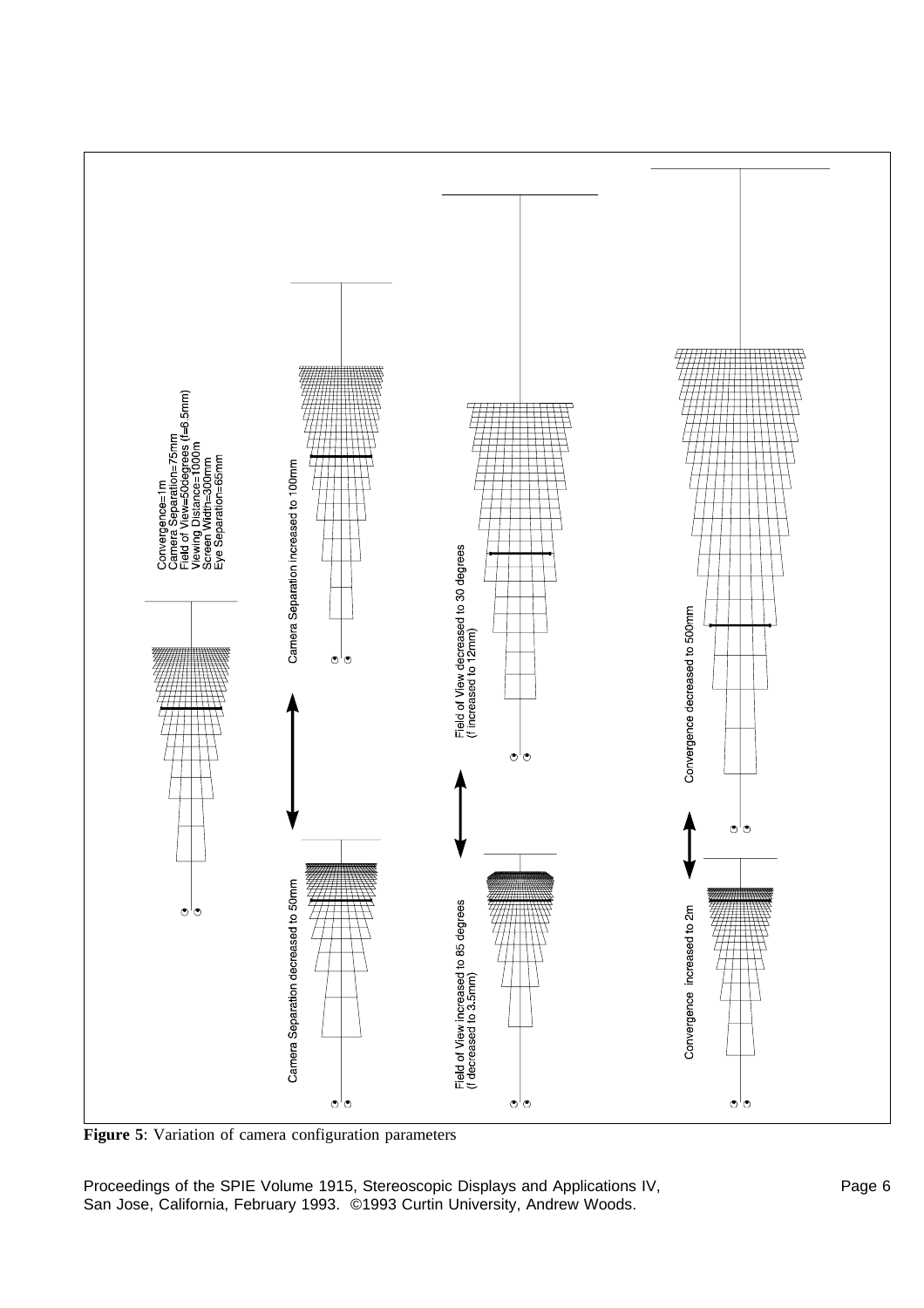

**Figure 6**: Variation of display configuration parameters

Proceedings of the SPIE Volume 1915, Stereoscopic Displays and Applications IV, Page 7 San Jose, California, February 1993. ©1993 Curtin University, Andrew Woods.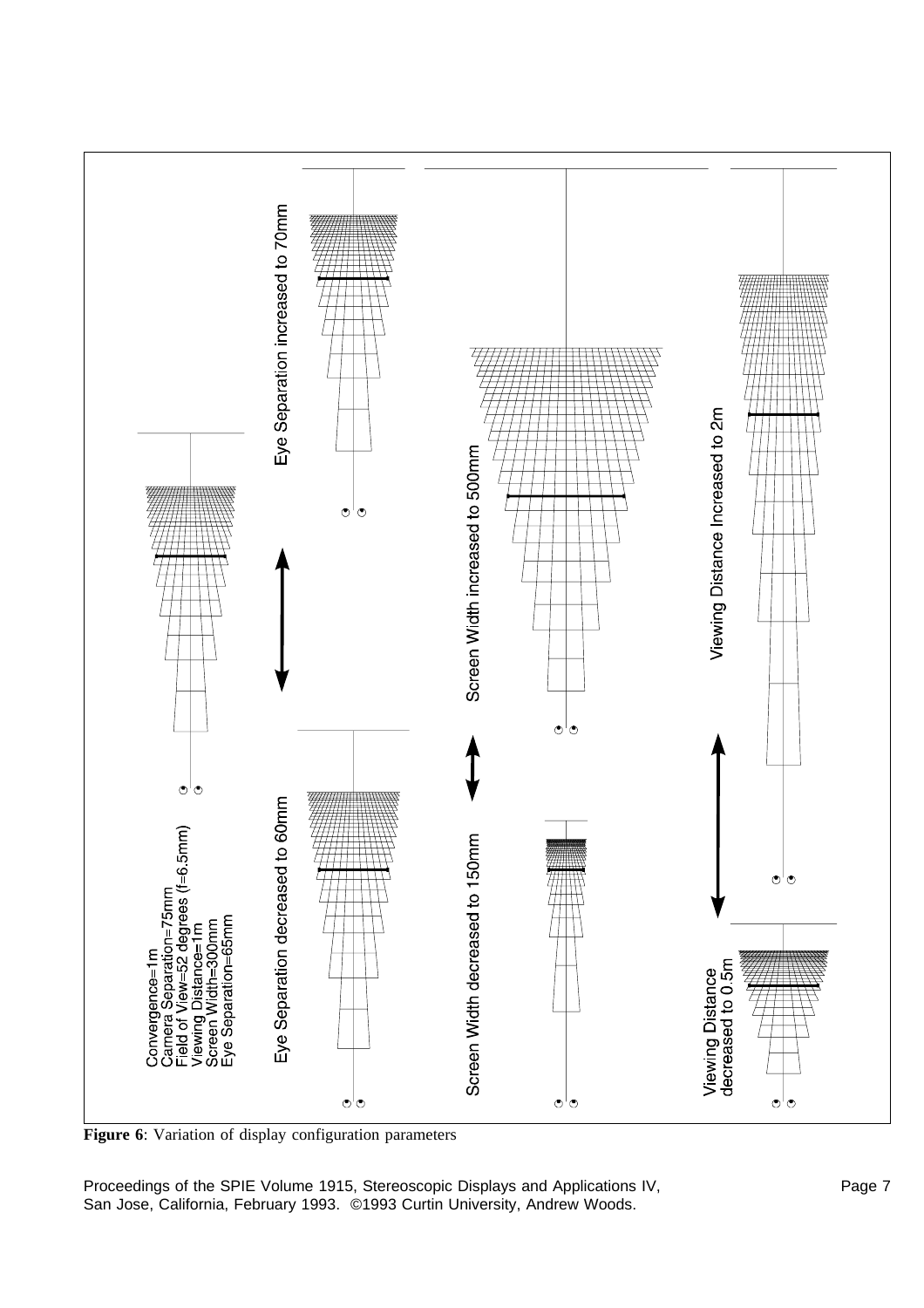# **2.1 Depth plane curvature**

As mentioned earlier, the same convergence distance can be achieved either by the parallel camera configuration (with axial offset of the imaging sensor) or the toed-in camera configuration (where the cameras are angled in). Figures 7(a) and (b) show the same convergence distance achieved by first the toed-in camera configuration and secondly by the parallel camera configuration. It can be seen quite clearly from these plots that the toed-in camera configuration results in a curvature of the depth planes. This will result in objects at the corners of the image appearing further away from the viewer than objects at the centre of the image. In contrast the parallel camera configuration results in depth planes which are parallel to the surface of the monitor. Depth plane curvature is closely linked with keystone distortion which is discussed later.

The depth plane curvature illustrated here could lead to wrongly perceived relative object distances on the display and also disturbing image motions during panning of the camera system.

### **2.2 Depth non-linearity**

Figure 7(d) shows a plot illustrating the relationship between object distance away from the camera system and image distance away from the eyes for the system configurations of Figures(a) and (b). The



**Figure 7**: 3D maps of (a) toed-in cameras (b) parallel cameras (c) shear distortion and (d) plot of image distance versus object distance.

graph shows the convergence and viewing distances at 1m as dotted lines. It can be seen from this graph, Figure 7(d), and also the 3D maps of Figure 7(a) and (b) that the depth is stretched between the viewer and the monitor and compressed between the monitor and infinity.

The non-linearity of depth on the display can lead to wrongly perceived depth on the monitor and if the camera system is in motion it can lead to false estimations of velocity<sup>4</sup>. An example of this is the case of a stereoscopic camera system on a vehicle approaching a structure at a constant velocity. At first the vehicle will appear to be approaching the structure rather slowly but once the structure comes closer to the camera than the convergence distance, the vehicle will appear to accelerate. This could lead to incorrect actions in the control of the vehicle.

It has already been shown<sup>2,5</sup> that a linear relationship between image depth and object depth can only be obtained by configuring the stereoscopic video system such that object infinity is displayed at image infinity on the stereoscopic display.

Proceedings of the SPIE Volume 1915, Stereoscopic Displays and Applications IV, Page 8 San Jose, California, February 1993. ©1993 Curtin University, Andrew Woods.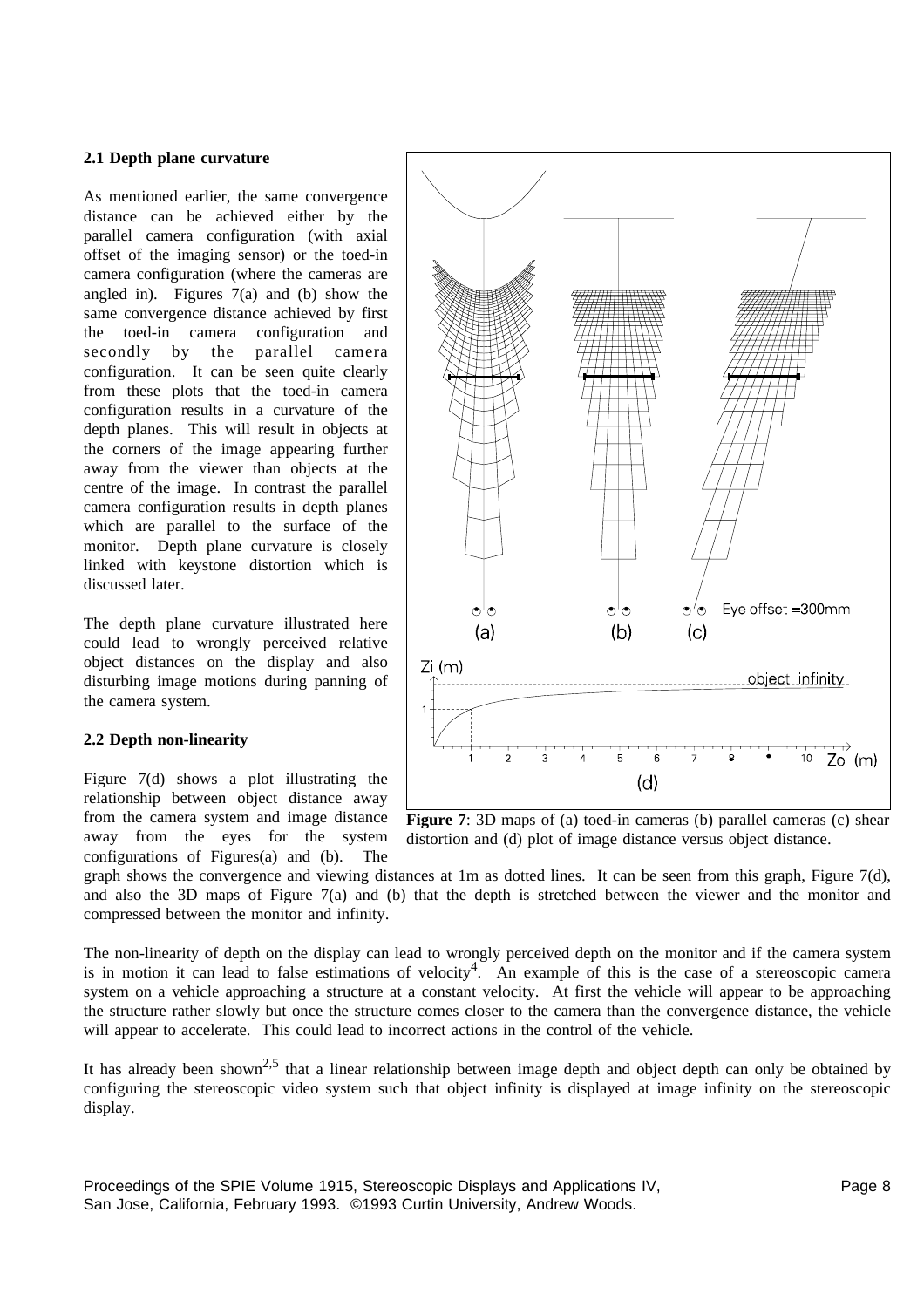#### **2.3 Shear distortion**

A disadvantage of binocular stereoscopic displays is that the stereoscopic image appears to follow the observer when the observer changes viewing position. Change in the viewing distance has already been considered above. A sideways movement of the observer leads to a different type of distortion which we have called 'shear distortion'. As can be seen in Figure 7(c), a sideways movement of the observer results in a sideways shear of the stereoscopic image about the surface of the monitor - images out of the monitor will appear to shear in the direction of the observer and images behind the surface of the monitor shear in the opposite direction.

Shear distortion can result in wrongly perceived relative object distances. In Figure 7(c), images on the left would falsely appear closer than images on the right. Another result of shear distortion (as well as a change in viewing distance) is that observer motion will lead to false perception of motion in the image. For example if the operator of a vehicle moved his head while the vehicle was stationary, image motion would be seen where the is none. This effect is most noticeable for images which are furthest away from the stereoscopic display surface.

#### **2.4 Depth and size magnification**

An analysis of image magnification or image scaling reveals that there can be a mismatch between depth magnification and size (width and height) magnification. This is particularly so when there is a non-linear relationship between image and object depth. A mismatch between depth and size magnification can lead to an image appearing flat or conversely stretched. We have not considered this effect in great detail in our research, however, an analysis of depth and size magnification is contained in references 2 and 5.

### **2.5 Keystone distortion**

A well know effect of the toed-in camera configuration is keystone distortion. Keystone distortion causes vertical parallax in the stereoscopic image due to the imaging sensors of the two cameras being located in different planes. The effect of keystone distortion upon the display of a grid located at the camera convergence distance is shown in Figure 8. In one of the cameras, the image of the grid appears larger at one side than the other. In the other camera, this effect is reversed. This results in a vertical difference between homologous point which is called vertical parallax. The amount of vertical parallax is greatest in the corners of the image and increases with increased camera separation, decreased convergence distance and decreased focal length. In this example, a lens with a focal length of 3.5mm ( $C=1m$  and  $t=75mm$ ) would exhibit vertical parallax



of 8.2mm in the corner of the screen on a 16" diagonal monitor. It can also be seen from this diagram that horizontal parallax is also induced. This is the source of the depth plane curvature mentioned earlier. The parallel camera configuration does not exhibit keystone distortion.

### **2.6 Lens distortion**

Lens radial distortion, often called pin-cushion or barrel distortion, is another source of image distortion and induced vertical parallax. Lens radial distortion is caused by the use of spherical lens elements, resulting in the lens having different focal lengths at various radial distances from the centre of the lens. Increasing focal length from the centre of the lens is called pin-cushion distortion and the reverse is called barrel distortion. Figure 9 shows the barrel distortion of a Canon 3.5mm lens mounted on a ½" CCD camera. The grid is an actual image from a camera and lens photographing a 5cm spaced grid located 320mm away from the lens. It can be seen from this figure that the

Proceedings of the SPIE Volume 1915, Stereoscopic Displays and Applications IV, Page 9 San Jose, California, February 1993. ©1993 Curtin University, Andrew Woods.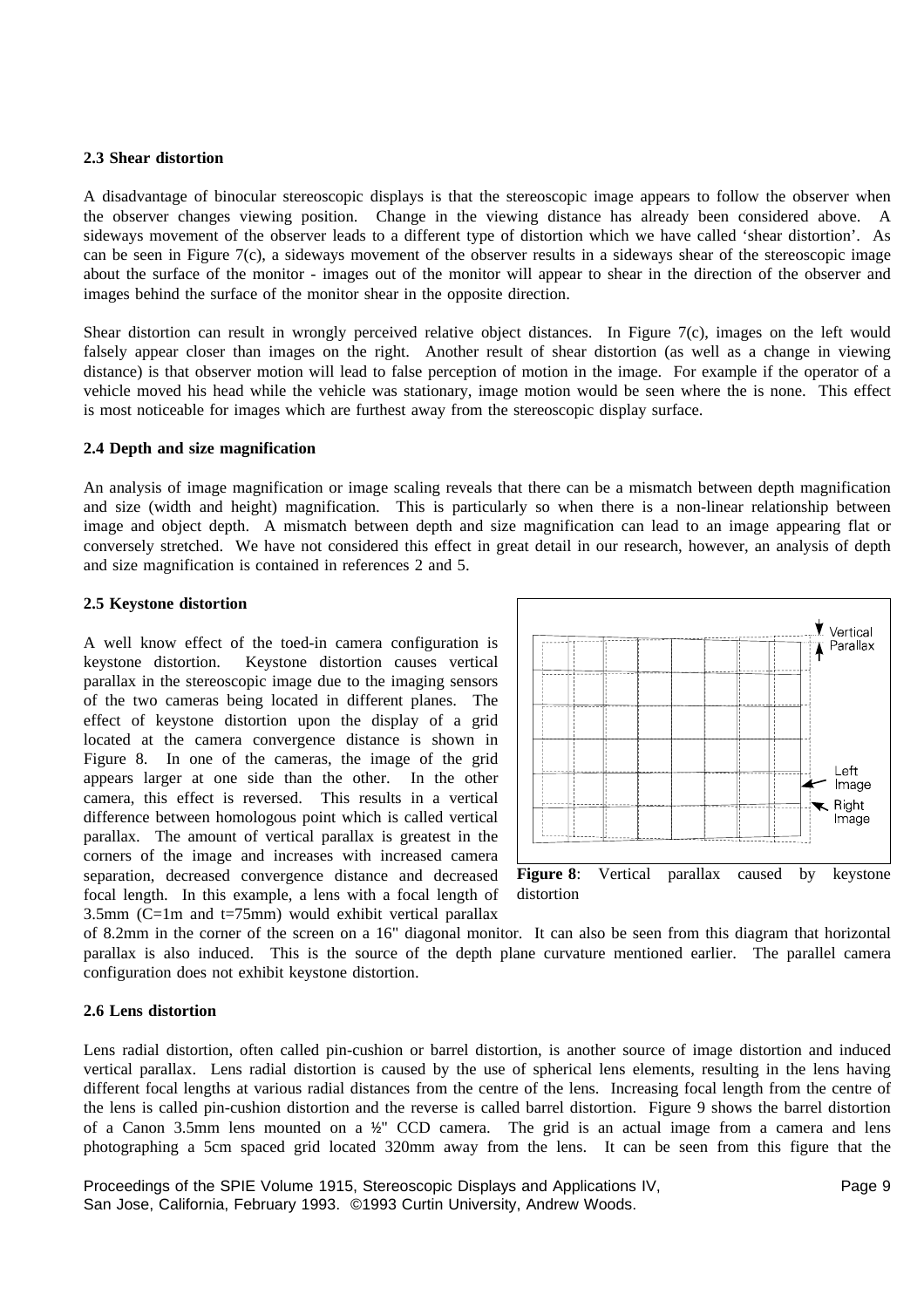curvature of the grid, especially in the corners of the image, can cause vertical parallax in the displayed image. Homologous points with increasing values of parallax will follow the horizontal lines on the grid. In the corners of the image the horizontal lines start to curve and therefore any image with horizontal image parallax will also exhibit some vertical parallax. The amount of vertical parallax displayed will depend upon the radial distance from the centre of the lens, the amount of horizontal parallax the image possesses and the properties of the lens. Our measurements have revealed that among common lenses, radial distortion is worst for short focal length lenses. Aspherical lenses are available which reduce the amount of radial distortion. These should be used where short focal length lenses are required and vertical parallax is seen to be a problem.



**Figure 9**: Lens radial distortion for 3.5mm lens

### **3. HUMAN FACTORS**

In the previous sections various stereoscopic distortions have been characterised and their effects discussed. It is also important, however, to consider limits of the human visual system upon the perceived quality of stereoscopic images. This chapter will explore the visual limits of horizontal parallax and vertical parallax and how these limits affect image distortions.

#### **3.1 Accommodation and vergence**

A widely discussed limitation of field-sequential stereoscopic displays is the association between accommodation and vergence. In real world viewing, vergence and accommodation are normally closely linked visual actions, whereas stereoscopic displays require a different visual action. The eyes must remain focused at the surface of the screen at all times regardless of where the eyes are verged in the stereo monitor. It has been our experience that excessive screen parallax can lead to stereoscopic images appearing out of focus and/or the viewer being unable to fuse the images. We believe this to be due to the association between accommodation and vergence. Some research and recommendations have been published regarding the association between vergence and accommodation<sup>6,7,8</sup>.

In order to understand the limitations of the human visual system and gain some physical data, an experiment was conducted using the Curtin University Stereoscopic Video System (a 100Hz field-sequential stereoscopic display with a 16" (diagonal) monitor and Tektronix polarising screen<sup>1</sup>). The experiment sought to measure people's limits of stereoscopic vision in and out of the stereoscopic monitor. This measures how far a subject's accommodation and vergence can be disassociated before image fusion of the stereoscopic image is lost. This in turn determines an individual's depth range, i.e. the range of image depths which can be successfully viewed stereoscopically.

#### **3.1.1 Experimental method**

The experiment was conducted by displaying a 4cm diameter donut on the screen with increasing or decreasing screen parallax. The increasing parallax measurements started by displaying the donut at the display surface and gradually increasing parallax in the crossed (out of the screen) or uncrossed (into the screen) directions until the observer lost fusion. The decreasing parallax measurements started by displaying the donut with crossed or uncrossed screen parallax equal to screen width and decreasing the screen parallax of the donut until the viewer could fuse the stereoscopic image. The experiment was conducted with ten subjects and each measurement was conducted at least three times. Viewers sat approximately 0.8m from the monitor.

Proceedings of the SPIE Volume 1915, Stereoscopic Displays and Applications IV, Page 10 San Jose, California, February 1993. ©1993 Curtin University, Andrew Woods.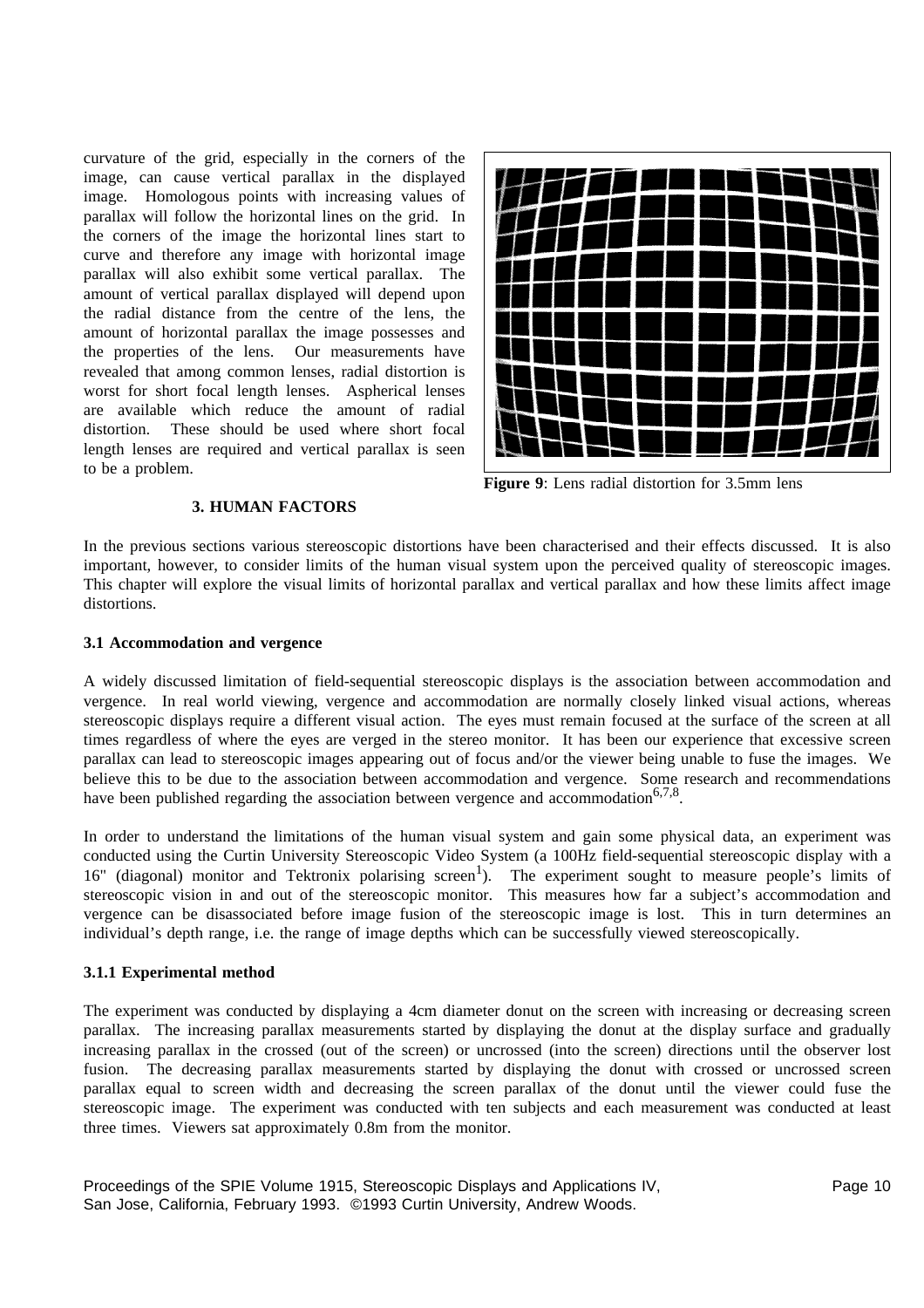## **3.1.2 Results**

The results of the experiment are shown in Figure 10. The two outer curves show the point at which image fusion was lost for increasing crossed (negative) and uncrossed (positive) screen parallax. The two inner curves show the point at which image fusion was gained for decreasing crossed and uncrossed screen parallax. The data has been sorted in the vertical axis. The number above each data marker is the subject number. This allows the response of individual subjects to be determined from the graph. The horizontal axis shows the screen parallax value and also the image distance at which such an image would be perceived.

The results revealed a wide range of responses. Some of the subjects could only tolerate a small range of screen parallax, whereas others could perceive a large depth range. Some people could see more easily into the monitor than out of the monitor and others could more easily see out of the monitor than into the monitor. A few subjects could also diverge their eyes. The results also suggested that depth range improved with



**Figure 10**: Experimental results of depth range limit

increased exposure to stereoscopic displays - subjects 9 and 10 had some previous experience with stereoscopic displays. The results could also reveal the ability of subjects to free-view stereo-pairs in the parallel-eyed (wall-eyed) or cross-eyed configurations. This requires disassociation of accommodation and vergence is different directions. We would expect subject 3 to be able to view parallel-eyed stereo-pairs and subject 10 to be able to view cross-eyed stereo-pairs.

These results indicate that in order for a stereoscopic image on a monitor to be viewed by as many people as possible, the depth range should be minimised. Obviously this directly opposes the requirements for a linear depth relationship and distortionless stereoscopic display mentioned earlier which require object infinity to be displayed at image infinity. Depending upon the range of depth at which objects of interest are located in object space (in front of the cameras), it may or may not be possible to display the image without distortions. If the scene has a large range of depths at which objects of interest are located in object space, it would be necessary to reduce the depth range at the screen and image distortions as shown in Figure 7 would result. These results also confirm that the primary area of interest (in the depth axis) should be located near the surface of the monitor (by the appropriate choice of convergence distance).

These results may not be suitable to determine a recommendation for the limitation of depth range. In this experiment, an arbitrary symbol was used as the fixation point. We have also noticed that the range of viewable parallax increases with increased viewing distance. We intend to repeat these experiments using real world (underwater) images and also different viewing distances. This should obtain results which are representative of real world use of stereoscopic video systems.

Proceedings of the SPIE Volume 1915, Stereoscopic Displays and Applications IV, The Mage 11 San Jose, California, February 1993. ©1993 Curtin University, Andrew Woods.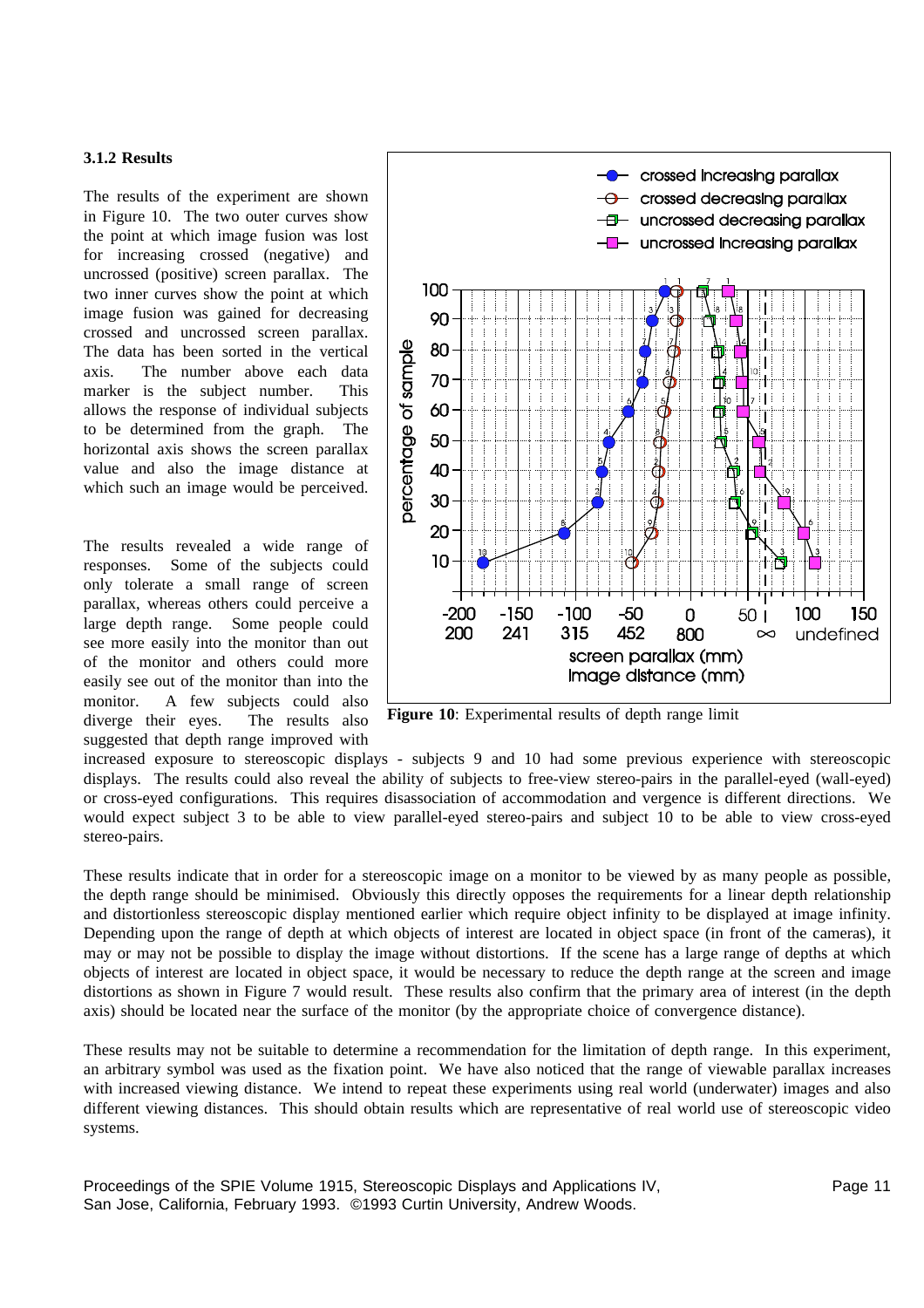### **3.2 Vertical parallax**

In the experiment above, visual limits of vertical parallax were also measured for increasing vertical parallax. The results indicated that homologous points should have less than 7mm of vertical parallax for image fusion to be possible. The subjects also reported that eye strain was apparent at higher values of vertical parallax. Needless to say, vertical parallax should be reduced as much as possible to produce an easily viewed image. "With the notable exception of glitter, sparkle, or lustre, the only desirable asymmetries in a stereoscopic system of photography and projection are the asymmetries of horizontal parallax."<sup>9</sup>

### **4. DISCUSSION AND CONCLUSION**

The main recommendation of this study is that the parallel camera configuration is used in preference to the toed-in (converged) camera configuration. This will eliminate keystone distortion and depth plane curvature. Comment should be made about the practicality of obtaining such an alignment. In the configuration of Figure 5 the difference between the alignment of the parallel & toed-in cameras configurations is 2.1° of rotation per camera and 0.24mm of axial offset relative to the lens per imaging sensor. Obviously such small differences need accurate means of alignment. Indeed, it has been our experience that off-the-shelf cameras do not provide sufficient control over CCD position relative to the lens. Some video cameras and lens combinations have so much freedom in their mounts that up to 2mm movement of the lens relative to the CCD is possible. If such a camera system was subject to vibration, the alignment of the system may be subject to continual change. In our experience, off-the-shelf cameras need to be modified to provide such control.

Lens radial distortion can be a significant source of vertical parallax, particularly when wide angle lenses are used on the camera system. When vertical parallax due to lens radial distortion is seen to be a problem, lenses with low radial distortion should be chosen. Aspherical lenses may meet this requirement.

As mentioned in Section 3.1, the association between accommodation and vergence places a limit upon the depth/parallax range of a stereoscopic image. This in turn means that a linear relationship between image and object distance may not be achievable. This will depend upon the depth content of the subject matter in front of the camera system and also the ability of the observers to whom the stereoscopic images are to be displayed. If the system is only to be used by trained observers, a larger depth range may be possible which will reduce depth non-linearity.

As mentioned earlier, the material in this paper was developed for a field-sequential stereoscopic video system. These principles are also directly applicable to other types of stereoscopic displays such as anaglyphic displays, polarised projected displays, half silvered mirror displays and some lenticular displays. These concepts are not directly applicable to head mounted displays, however, the techniques described could be adapted to head mounted display geometry.

It has been shown that there can be large range of distortions involved in the display of stereoscopic images on stereoscopic displays. It has also been shown that it is possible to eliminate some of these distortions by the appropriate choice of system parameters. There are some distortions, however, which cannot be avoided due to the nature of human vision and limitations of current stereoscopic video display techniques.

### **5. ACKNOWLEDGMENTS**

The authors wish to thank Woodside Offshore Petroleum for their support of this project. We would also like to thank David Drascic for participating in many discussions during the process of this work.